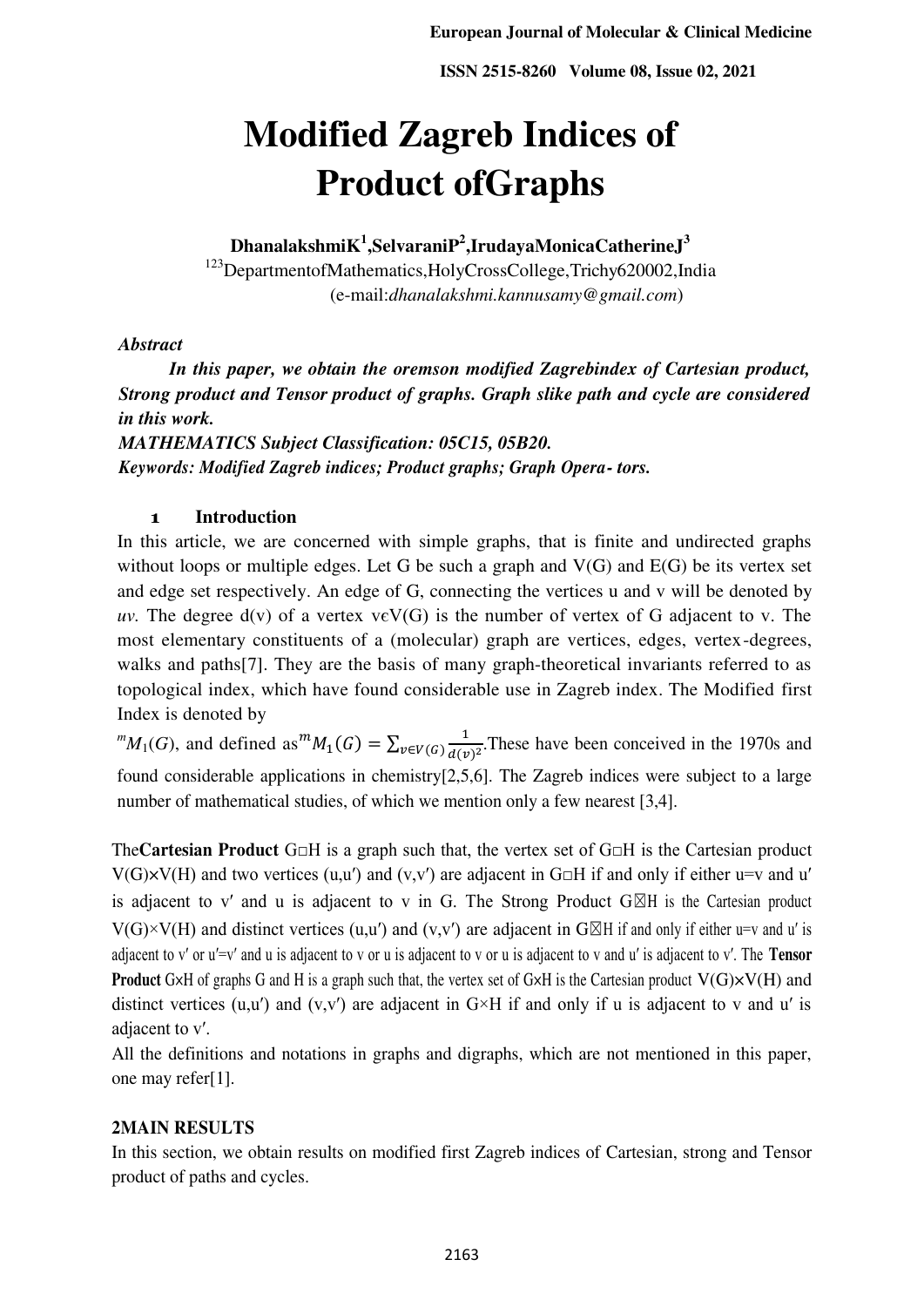**Theorem 1:** 

*The Modified first Zagreb index G of a Cartesian product of two path*  $p_n$  *and*  $p_m$  ${}^m M_1(G) = \frac{9nm + 14n + 14m + 52}{144}$ 144

## **Proof**:

The Cartesian Product of two path  $p_n$  and  $p_m$  has 4 vertices of degree 2,2n-4 vertices degree 3, 2m-4 vertices degree and 3(nm-2n-2m+4) vertices of degree 4, then the Modified first Zagreb index G is  ${}^mM_1(G) = \sum_{v \in V(G)} \frac{1}{d(v)}$  $v \in V(G) \frac{1}{d(v)^2}$ .



#### **Theorem 2:**

*The Modified first Zagreb index G of a strong product of two path*  $p_n$  *and*  $p_m^m M_1(G)$  *–*  $225nm+702n+702m+2692$ 

14400

## **Proof:**

The strong product of two path  $p_n$  and  $p_m$  has 4 vertices of degree 3,2n-4 vertices of degree 5, 2m-4 vertices of degree 5 and (nm-2n-2m+4) vertices of 8, then the Modified first Zagreb index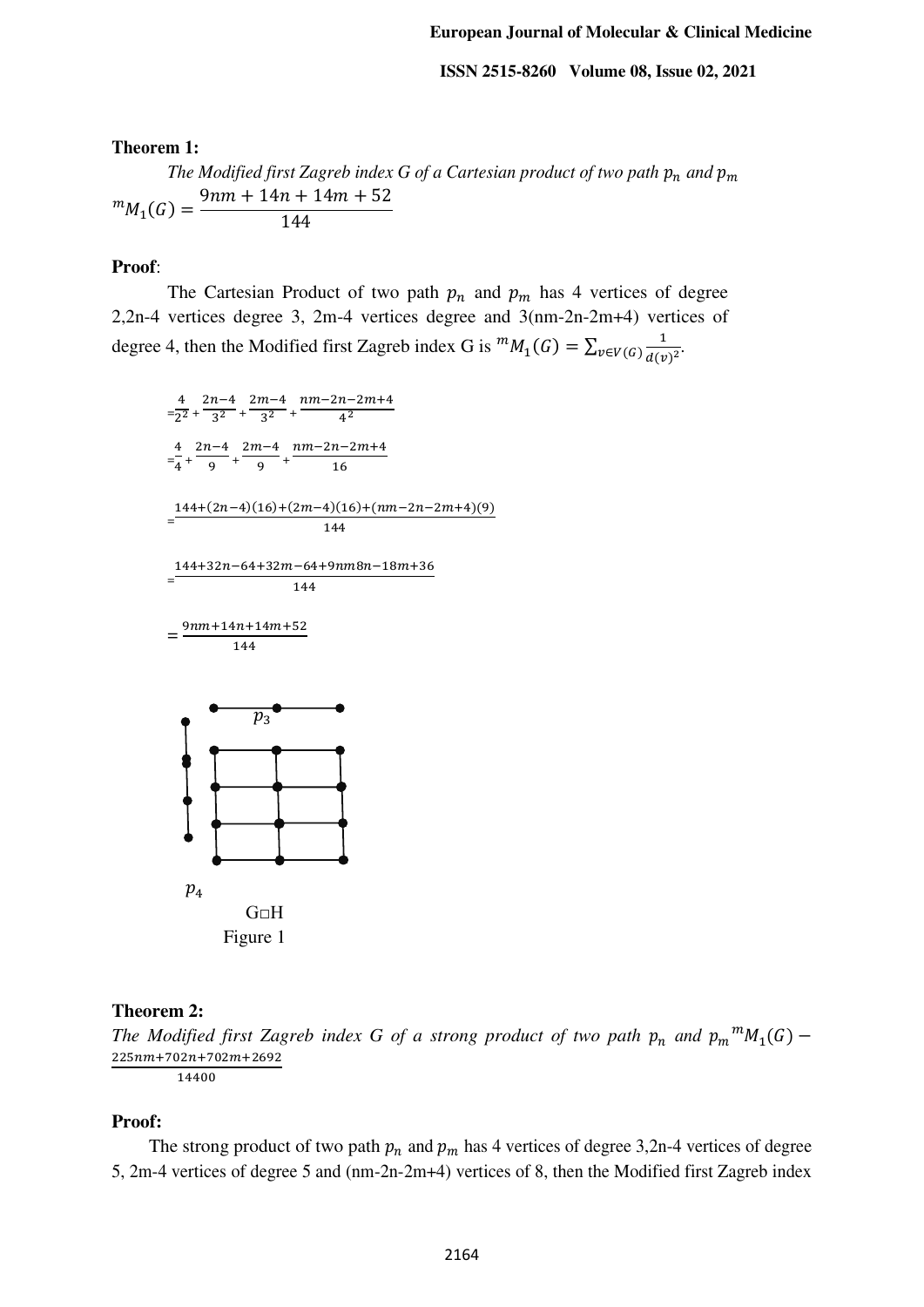

## **Theorem 3:**

*The Modified first Zagreb index G of a Tensor productof two path* $p_n$  *and*  $p_m$  *is*  ${}^mM_1(G)=\frac{n m+6 n+6 m+36}{16}$ 16

## **Proof:**

The Tensor product of two path  $p_n$  and  $p_m$  has 4 vertices of degree 1, 2n-4 vertices of degree 2,2m-4 vertices of degree 2 and (nm-2n-2m+4) vertices of degree 4, then the Modified first Zagreb index G is  ${}^m M_1(G) = \sum_{v \in V(G)} \frac{1}{d(v)}$  $v \in V(G) \frac{1}{d(v)^2}$ .

$$
= \frac{4}{1^2} + \frac{2n-4}{2^2} + \frac{2m-4}{2^2} + \frac{nm-2n-2m+4}{4^2}
$$

$$
= \frac{4}{1} + \frac{2n-4}{4} + \frac{2m-4}{4} + \frac{nm-2n-2m+4}{16}
$$

$$
= \frac{64+(2n-4)4+(2m-4)4+(nm-2n-2m+4)}{16}
$$

$$
= \frac{nm+6n+6m+36}{16}
$$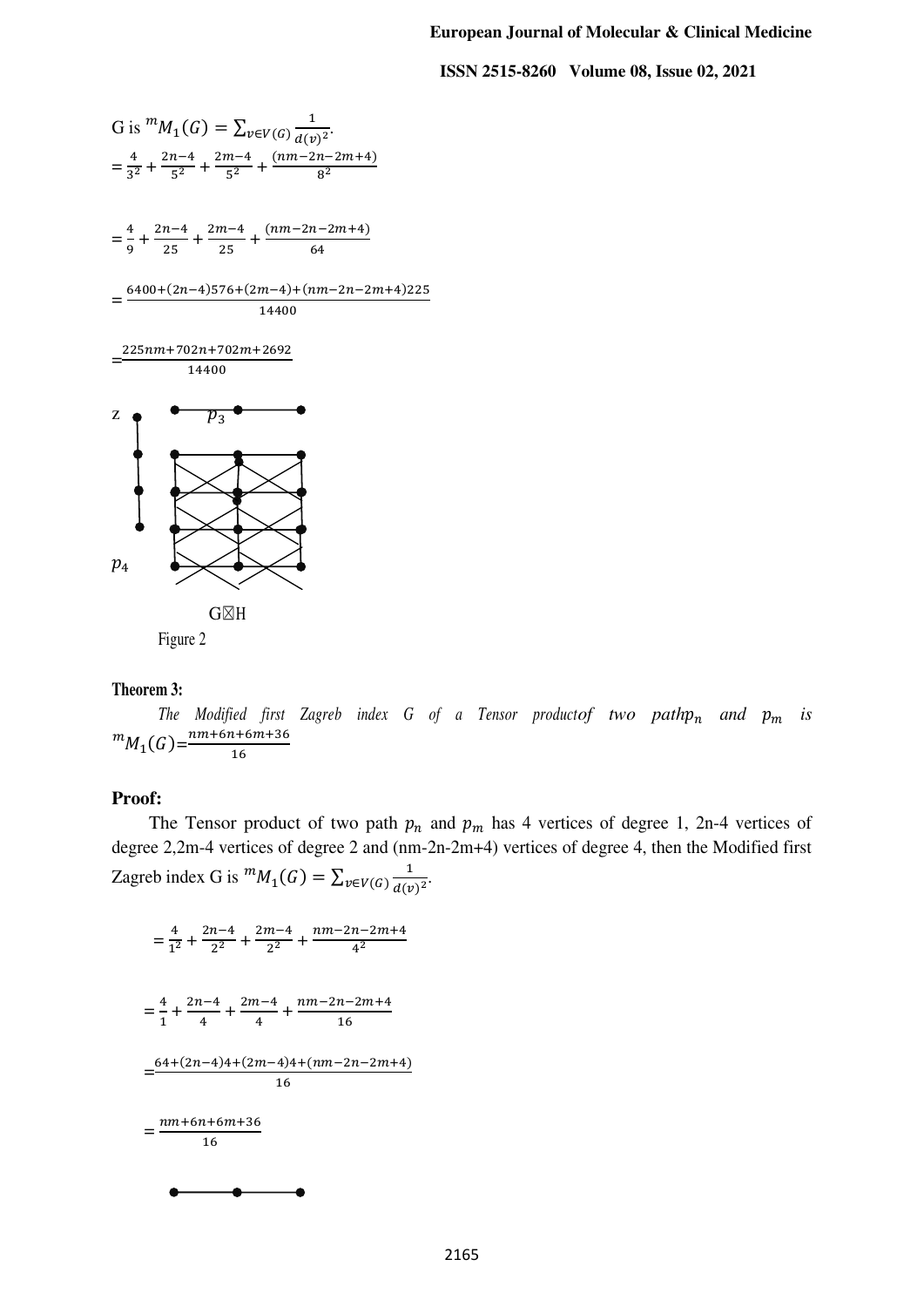

#### **Theorem 4:**

*The Modified first Zagreb index G of a Cartesian product of two cycle*  $c_n$  *and*  $c_m$  *is*  ${}^mM_1(G) = \frac{nm}{16}$ 16

#### **Proof:**

The Cartesian product of two cycle  $c_n$  and  $c_m$  has nm vertices of degree 4, then the Modified first Zagreb index G is

$$
{}^m M_1(G) = \sum_{v \in V(G)} \frac{1}{d(v)^2}
$$

$$
= \frac{nm}{4^2}
$$

 $\frac{nm}{46}$  $\frac{16}{16}$ 

#### **Theorem 5:**

*The Modified first Zagreb index G of a strong product of two cycle*  $c_n$  *and*  $c_m$ *is*  ${}^m M_1(G) = \frac{225nm+350n+350m+900}{14400}$ 14400

#### **Proof:**

The stong product of two cycle  $c_n$  and  $c_m$  has 4 vertices of degree 5, 2n-4 vertices of degree 6, 2m-4 vertices of degree 6 and (nm-2n-2m+4) vertices of degree 8,b then the Modifies first Zagreb index G is

$$
{}^m M_1(G) = \sum_{v \in V(G)} \frac{1}{d(v)^2}
$$

 $=\frac{4}{52}$  $rac{4}{5^2} + \frac{2n-4}{6^2}$  $rac{m-4}{6^2} + \frac{2m-4}{6^2}$  $\frac{n-4}{6^2} + \frac{n m - 2n - 2m + 4}{8^2}$ 8 2  $=\frac{4}{35}$  $\frac{4}{25} + \frac{2n-4}{36}$  $\frac{n-4}{36}$  +  $\frac{2m-4}{36}$  $\frac{n-4}{36}$  +  $\frac{n(n-2n-2m+4)}{64}$ 64  $=\frac{2304+(2n-4)400+(2m-4)400+(nm-2n-2m+4)225}{44488}$ 14400  $=\frac{2304+800n-1600+800-1600+225nm-450n-450m+1800}{44488}$ 14400

=  $225nm+350n+350m+900$ 14400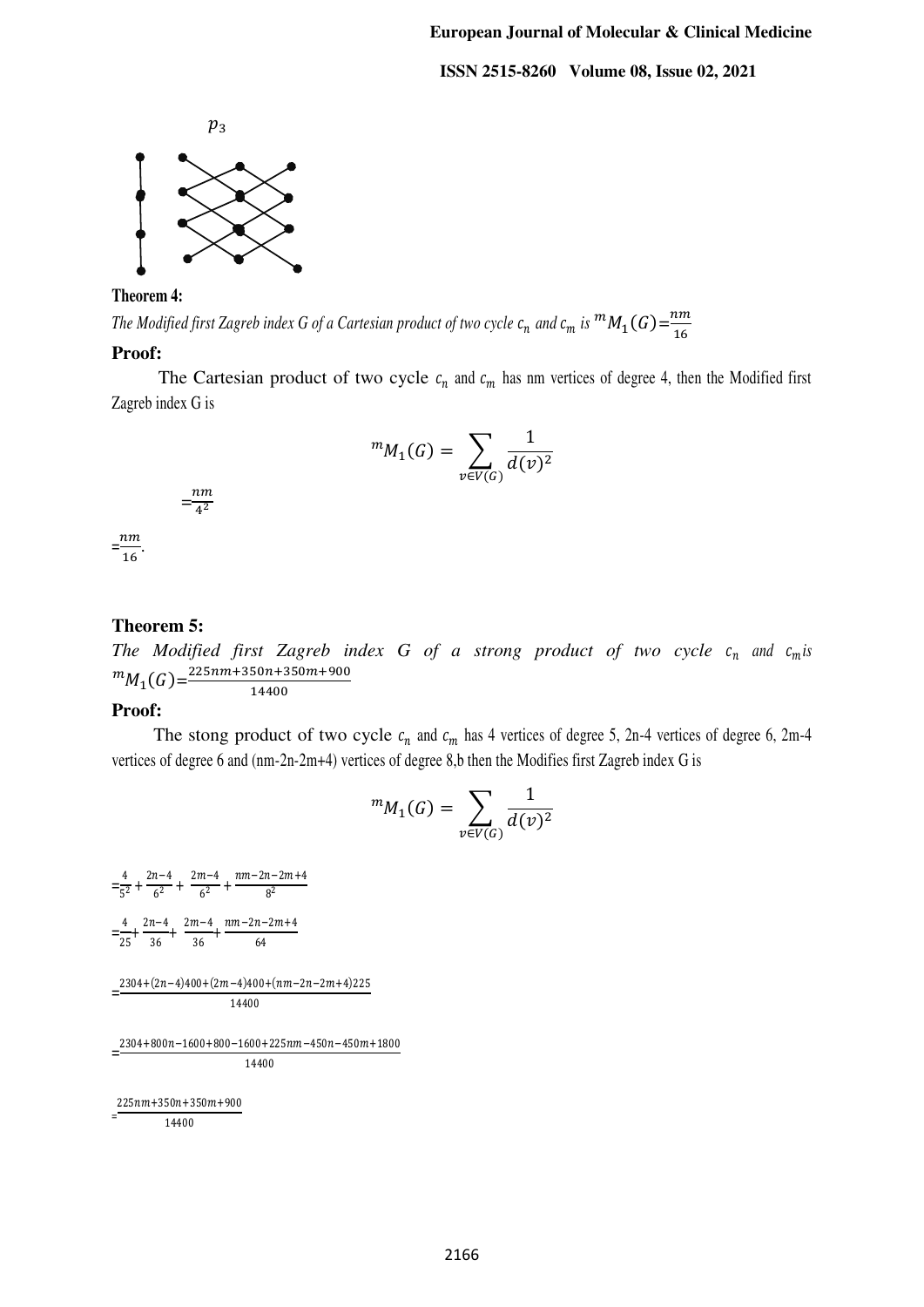#### **European Journal of Molecular & Clinical Medicine**

#### **ISSN 2515-8260 Volume 08, Issue 02, 2021**

**Theorem** 6:

*The modified first Zagreb index G of a tensor product of two cycle*  $c_n$  *and*  $c_m$  *is*  ${}^mM_1(G)=\frac{n m+6 n+6 m+36}{16}$ 

#### **Proof:**

The Tensor product of two cycle  $c_n$  and  $c_m$  has 4 vertices of degree 1, 2n-4 vertices of degree 2,2m-4 vertices of degree 2 and (nm-2n-2m+4) vertices of degree 4, then the modified first Zagreb index G is  ${}^{m}M_1(G)$  = ∑ 1

$$
\Sigma_{v \in V(G)} \frac{1}{d(v)^2}
$$

 $=\frac{4}{12}$  $rac{4}{1^2} + \frac{2n-4}{2^2}$  $rac{n-4}{2^2} + \frac{2m-4}{2^2}$  $\frac{n-4}{2^2} + \frac{n m - 2n - 2m + 4}{4^2}$  $4<sup>2</sup>$ 

16

 $=\frac{4}{4}$  $\frac{4}{1} + \frac{2n-4}{4}$  $\frac{1-4}{4} + \frac{2m-4}{4}$  $\frac{n-4}{4} + \frac{n m - 2n - 2m + 4}{16}$ 16  $=\frac{64+(2n-4)4+(2m-4)4+(nm-2n-2m+4)4}{4}$ 16  $=\frac{64+8n-16+8m-16+n}{6}$ 16  $\frac{nm+6n+6m+36}{46}$ 16

#### **Theorem 7:**

*The Modified first Zagreb index G of a Cartesian product of path*  $p_n$  *and cycle*  $c_m$  *is*  ${}^mM_1(G)=\frac{9nm+14m}{144}$ 144

#### **Proof:**

The Cartesian product of of path  $p_n$  and cycle  $c_m$  has 2m vertices of degree 3 and (nm-2m) vertices of degree 4, then the Modified first Zagreb index G

is 
$$
{}^m M_1(G) = \sum_{v \in V(G)} \frac{1}{d(v)^2}
$$
  
\n
$$
= \frac{2m}{3^2} + \frac{nm - 2m}{4^2}
$$
\n
$$
= \frac{2m}{9} + \frac{nm - 2m}{16}
$$
\n
$$
= \frac{32m + (nm - 2m)9}{144}
$$
\n
$$
= \frac{32m + 9m - 18m}{144}
$$
\n
$$
= \frac{9nm - 14m}{144}
$$

#### **Theorem 8:**

The Modified first Zagreb index G of a strong product of path  $p_n$  and cycle  $c_m$  is  $^{m}M_{1}(G) = \frac{225nm+350n+720m+596}{14400}$ 

$$
14400
$$

#### **Proof:**

The Strong Product of path  $p_n$  and cycle  $c_m$  has 4 vertices of degree 4,(2n-4) vertices of degree 6,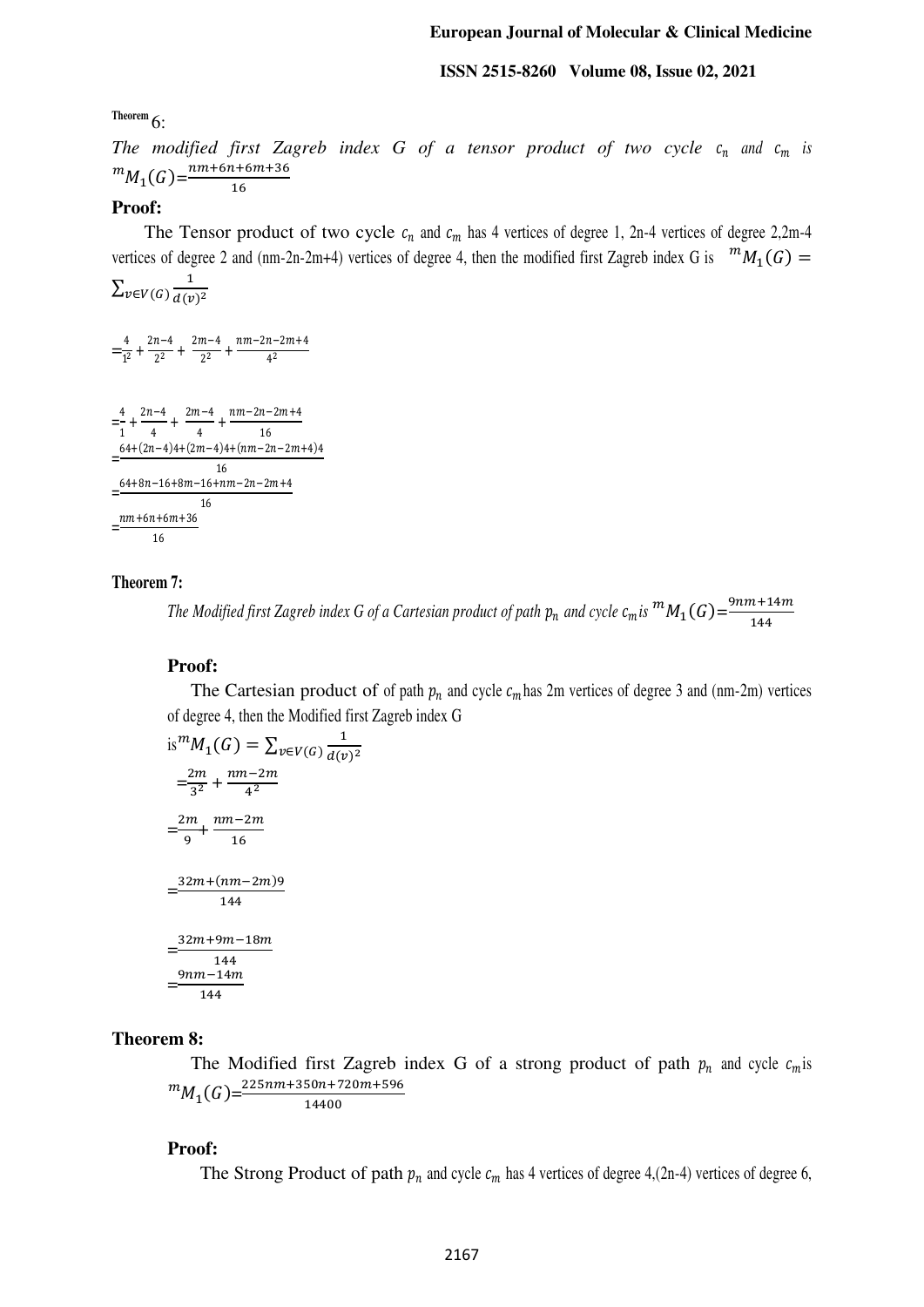#### **European Journal of Molecular & Clinical Medicine**

#### **ISSN 2515-8260 Volume 08, Issue 02, 2021**

(2m-4) vertices of degree 5 and (nm-2n-2m+4) vertices of degree 8, then the Modified first Zagreb index G is

 ${}^m M_1(G) = \sum_{v \in V(G)} \frac{1}{d(v)}$  $v \in V(G)$   $d(v)^2$  $=\frac{4}{2^2}$  $rac{4}{2^2} + \frac{2n-4}{6^2}$  $\frac{n-4}{6^2} + \frac{2m-4}{5^2}$  $\frac{n-4}{5^2} + \frac{(nm-2n-2m+4)}{8^2}$ 8 2  $=\frac{4}{16}$  $\frac{4}{16} + \frac{2n-4}{36}$  $rac{n-4}{36} + \frac{2m-4}{25}$  $\frac{n-4}{25} + \frac{(nm-2n-2m+4)}{64}$ 64  $=$  $4(900)+(2n-4)400+(2m-4)576+(nm-2n-2m+4)225$ 14400  $=$ 3600+800n−1600+1152m−2304+225nm−450n+450m+900 14400  $=$  $225nm+350n+702m+596$ 

14400

# **Theorem 9:**

*The Modified first Zagreb index G of a Tensor product of path* $p_n$  and cycle  $c_m i s^m M_1(G) = \frac{n m + 6 n + 6 m + 36}{16}$ 16

#### **Proof:**

The Tensor product of path  $p_n$  and cycle  $c_m$  has 4 vertices of degree 1,2n-4 vertices of degree 2,2m-4 vertices of degree 2 and (nm-2n-2m+4) vertices of degree 4, then the Modified first Zagreb index G is

$$
{}^{m}M_{1}(G) = \sum_{v \in V(G)} \frac{1}{d(v)^{2}}
$$
  
\n
$$
= \frac{4}{1^{2}} + \frac{2n-4}{2^{2}} + \frac{2m-4}{2^{2}} + \frac{(nm-2n-2m+4)}{4^{2}}
$$
  
\n
$$
= \frac{4}{1} + \frac{2n-4}{4} + \frac{2m-4}{4} + \frac{(nm-2n-2m+4)}{16}
$$
  
\n
$$
= \frac{64+(2n-4)4+(2m-4)4+(nm-2n-2m+4)}{16}
$$
  
\n
$$
= \frac{64+8n-16+8m-16+nm-2n-2m+4}{16}
$$
  
\n
$$
= \frac{nm+6n+6m+36}{16}
$$

#### **3 CONCLUSION**

In this paper,modified first Zagreb index of product of graphs are obtained. This index can be used as a numerical description in comparision with chemical,physical and biological parameters to study about its relationships.

#### **REFERENCES**

[1] Balakrishnan R, Ranganathan K, A Text book of Graph Theory, Springer-verlog, New York, 2000.

[2] Ghorbani M, Hossenizadeh M.A, A note on Zagreb indices of nanostar